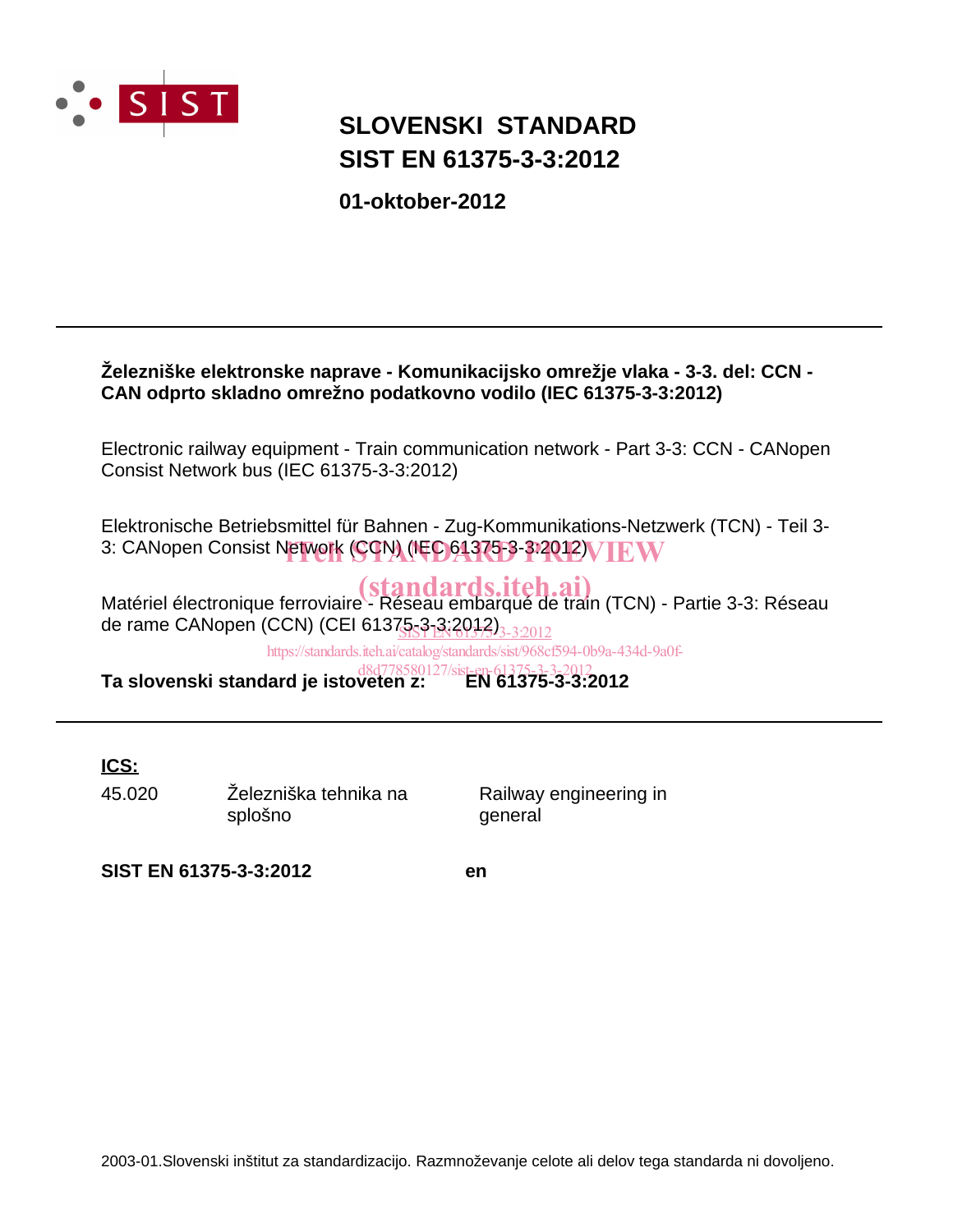

# iTeh STANDARD PREVIEW (standards.iteh.ai)

SIST EN 61375-3-3:2012 https://standards.iteh.ai/catalog/standards/sist/968cf594-0b9a-434d-9a0fd8d778580127/sist-en-61375-3-3-2012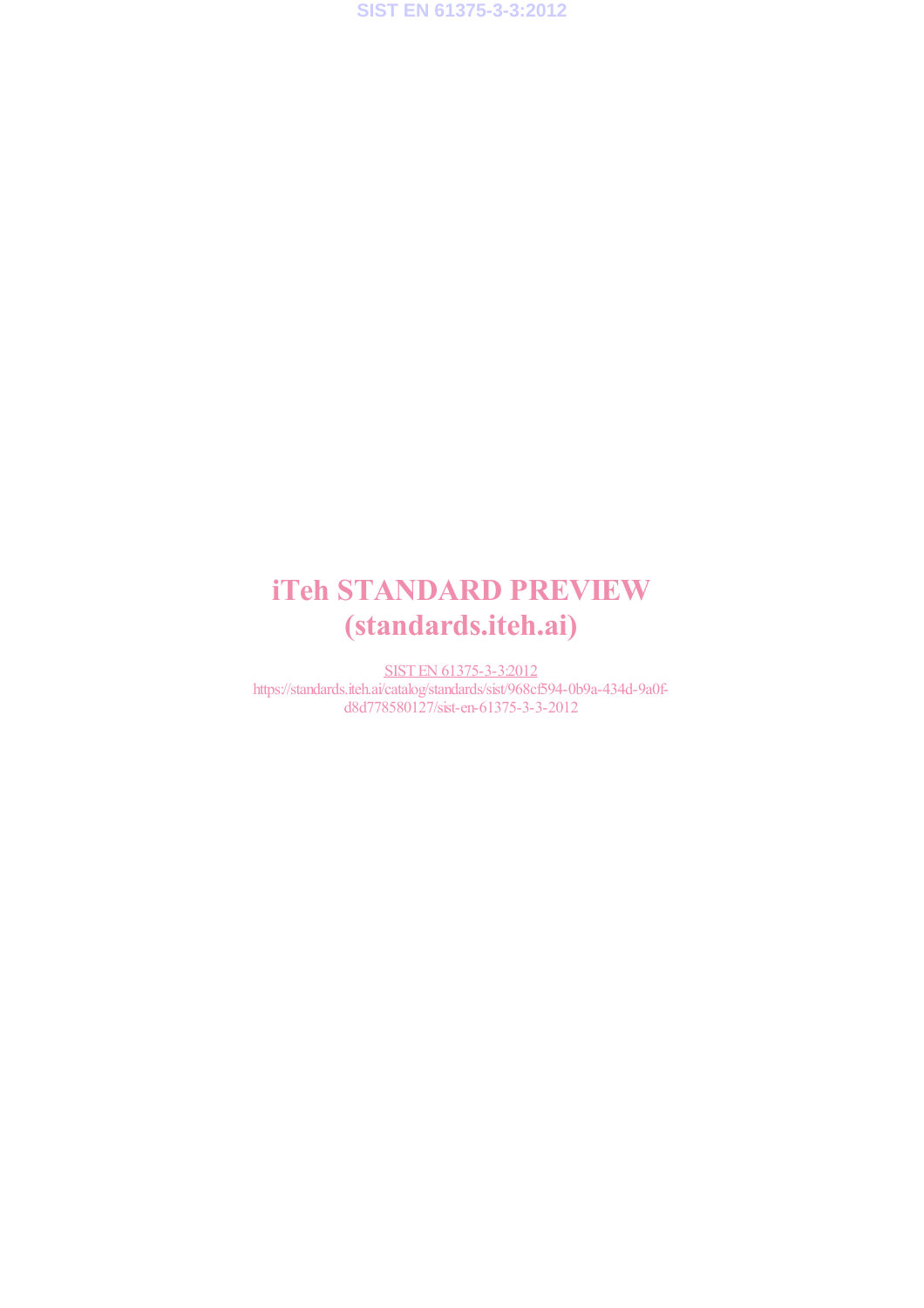#### **SIST EN 61375-3-3:2012**

# EUROPEAN STANDARD **EN 61375-3-3** NORME EUROPÉENNE EUROPÄISCHE NORM August 2012

ICS 45.060

English version

#### **Electronic railway equipment - Train communication network (TCN) - Part 3-3: CANopen Consist Network (CCN)**  (IEC 61375-3-3:2012)

Matériel électronique ferroviaire -Réseau embarqué de train (TCN) - Partie 3-3: Réseau de rame CANopen (CCN) (CEI 61375-3-3:2012)

 Elektronische Betriebsmittel für Bahnen - Zug-Kommunikations-Netzwerk (TCN) - Teil 3-3: CCN-CANopen Consist Network Bus (IEC 61375-3-3:2012)

# iTeh STANDARD PREVIEW (standards.iteh.ai)

This European Standard was approved by CENELEC on 2012-07-26. CENELEC members are bound to comply with the CEN/CENELEC Internal Regulations which stipulate the conditions for giving this European Standard the status of a national standard without any alteration. sist/968cf594-0b9a-434d-9a0fd8d778580127/sist-en-61375-3-3-2012

Up-to-date lists and bibliographical references concerning such national standards may be obtained on application to the CEN-CENELEC Management Centre or to any CENELEC member.

This European Standard exists in three official versions (English, French, German). A version in any other language made by translation under the responsibility of a CENELEC member into its own language and notified to the CEN-CENELEC Management Centre has the same status as the official versions.

CENELEC members are the national electrotechnical committees of Austria, Belgium, Bulgaria, Croatia, Cyprus, the Czech Republic, Denmark, Estonia, Finland, Former Yugoslav Republic of Macedonia, France, Germany, Greece, Hungary, Iceland, Ireland, Italy, Latvia, Lithuania, Luxembourg, Malta, the Netherlands, Norway, Poland, Portugal, Romania, Slovakia, Slovenia, Spain, Sweden, Switzerland, Turkey and the United Kingdom.

# **CENELEC**

European Committee for Electrotechnical Standardization Comité Européen de Normalisation Electrotechnique Europäisches Komitee für Elektrotechnische Normung

#### **Management Centre: Avenue Marnix 17, B - 1000 Brussels**

© 2012 CENELEC - All rights of exploitation in any form and by any means reserved worldwide for CENELEC members.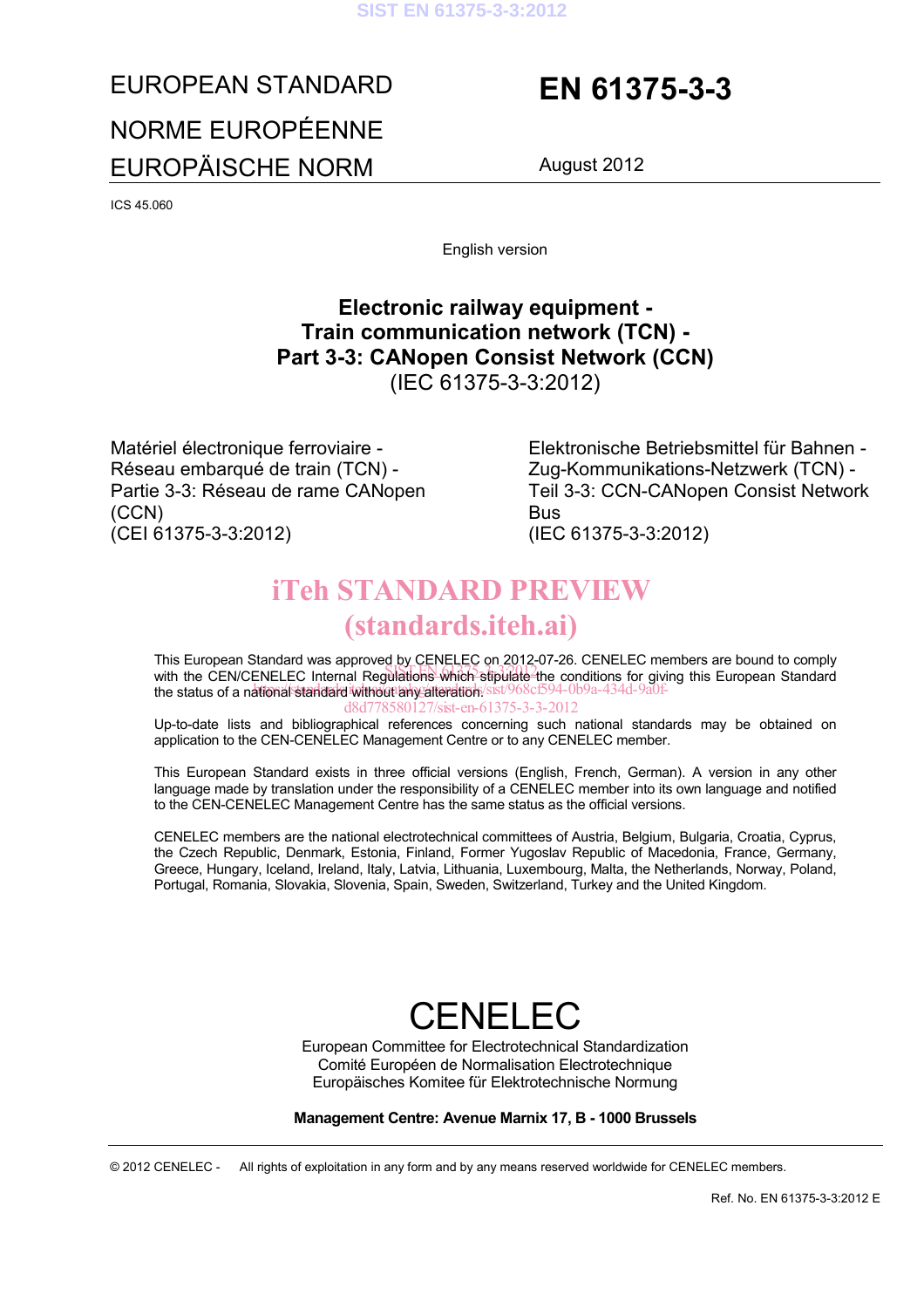#### **Foreword**

The text of document 9/1646/FDIS, future edition 1 of IEC 61375-3-3, prepared by IEC/TC 9 "Electrical equipment and systems for railways" was submitted to the IEC-CENELEC parallel vote and approved by CENELEC as EN 61375-3-3:2012.

The following dates are fixed:

document have to be withdrawn

| $\bullet$ | latest date by which the document has                               | (dop) | 2013-04-26 |
|-----------|---------------------------------------------------------------------|-------|------------|
|           | to be implemented at national level by                              |       |            |
|           | publication of an identical national                                |       |            |
|           | standard or by endorsement                                          |       |            |
| $\bullet$ | latest date by which the national<br>standards conflicting with the | (dow) | 2015-07-26 |

Attention is drawn to the possibility that some of the elements of this document may be the subject of patent rights. CENELEC [and/or CEN] shall not be held responsible for identifying any or all such patent rights.

This document has been prepared under a mandate given to CENELEC by the European Commission and the European Free Trade Association, and supports essential requirements of EU Directive(s).

For the relationship with EU Directive(s) see informative Annex ZZ, which is an integral part of this and the relationship with EU Directive(s) see informative Annex ZZ, which is an integral part of this document. (standards.iteh.ai)

## **Endorsement notice**  SIST EN 61375-3-3:2012

https://standards.iteh.ai/catalog/standards/sist/968cf594-0b9a-434d-9a0f-

d8d778580127/sist-en-61375-3-3-2012<br>The text of the International Standard IEC 61375-3-3:2012 was approved by CENELEC as a European Standard without any modification.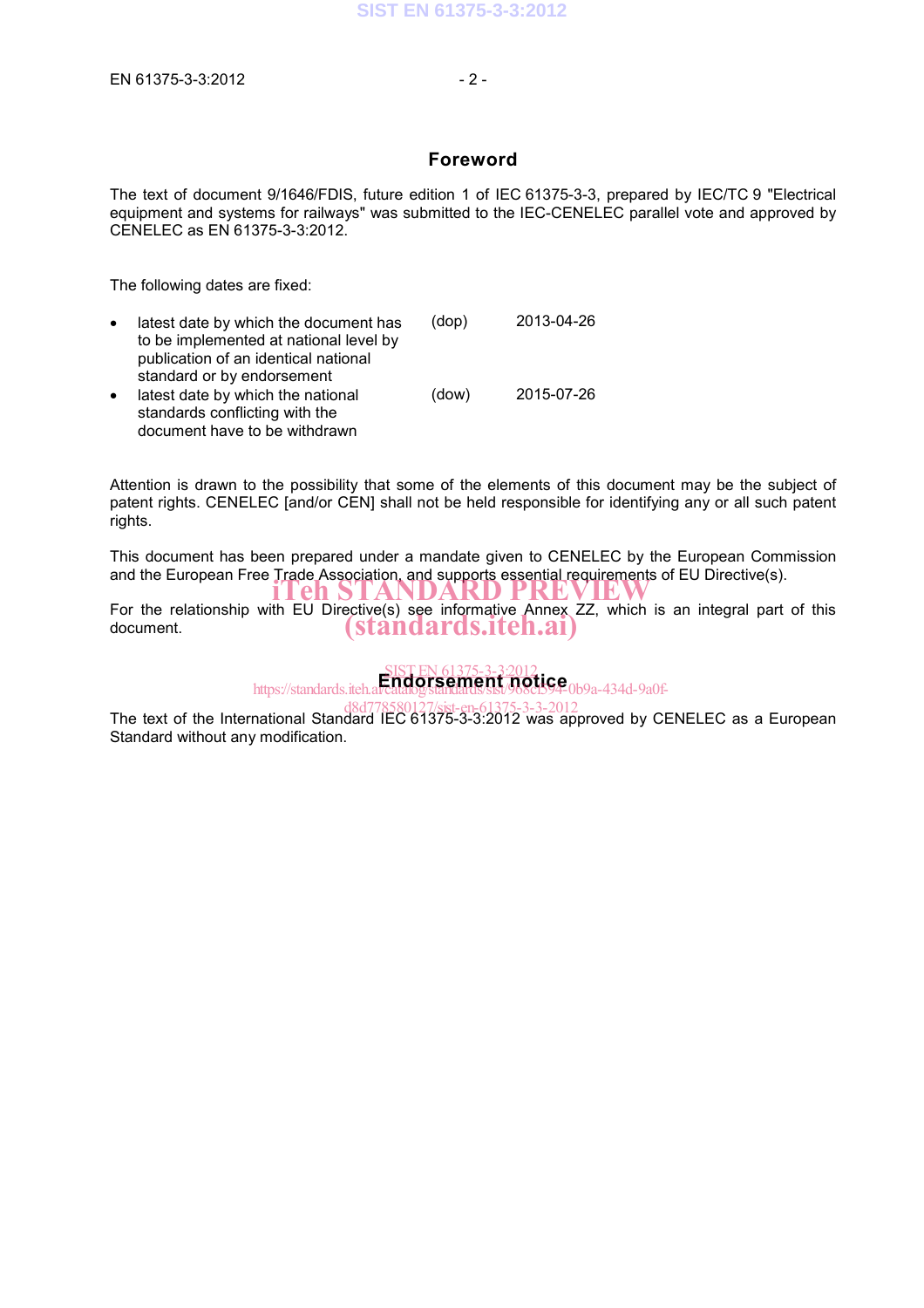## **Annex ZA**

#### (normative)

#### **Normative references to international publications with their corresponding European publications**

The following documents, in whole or in part, are normatively referenced in this document and are indispensable for its application. For dated references, only the edition cited applies. For undated references, the latest edition of the referenced document (including any amendments) applies.

NOTE When an international publication has been modified by common modifications, indicated by (mod), the relevant EN/HD applies.

| Publication         | Year              | <b>Title</b>                                                                                                             | EN/HD        | Year          |
|---------------------|-------------------|--------------------------------------------------------------------------------------------------------------------------|--------------|---------------|
|                     |                   | Industrial communications subsystem based<br>on ISO 11898 (CAN) for controller-device<br>interfaces -<br>Part 4: CANopen | EN 50325-4   | 2002          |
| IEC 61131           | Series            | Programmable controllers                                                                                                 | EN 61131     | <b>Series</b> |
| IEC 61375-1         |                   | Electronic railway equipment - Train<br>communication network (TCN) -<br>Part 1: General architecture                    | EN 61375-1   |               |
| IEC 61375-2-1       |                   | Electronic railway equipment - Train<br>communication network (TCN)<br><b>iTelart2-1: Wire Train Bus (WTB) IN</b>        | EN 61375-2-1 |               |
| IEC 61375-2-2       |                   | Electronic railway equipment Train<br>communication network (TCN) -<br>Part 2-2: Wire Train Bus conformance testing      | EN 61375-2-2 |               |
| ISO/IEC 646         | 1991 <sub>6</sub> | Information technology - ISO 7-bit coded<br>character set for information interchange                                    | 434d-9a0f-   |               |
| <b>ISO/IEC 9899</b> | 1999              | Programming languages - C                                                                                                |              |               |
| ISO 11898-1         | 2003              | Road vehicles - Controller area network<br>$(CAN)$ -<br>Part 1: Data link layer and physical signalling                  |              |               |
| ISO 11898-2         | 2003              | Road vehicles - Controller area network<br>(CAN) -<br>Part 2: High-speed medium access unit                              |              |               |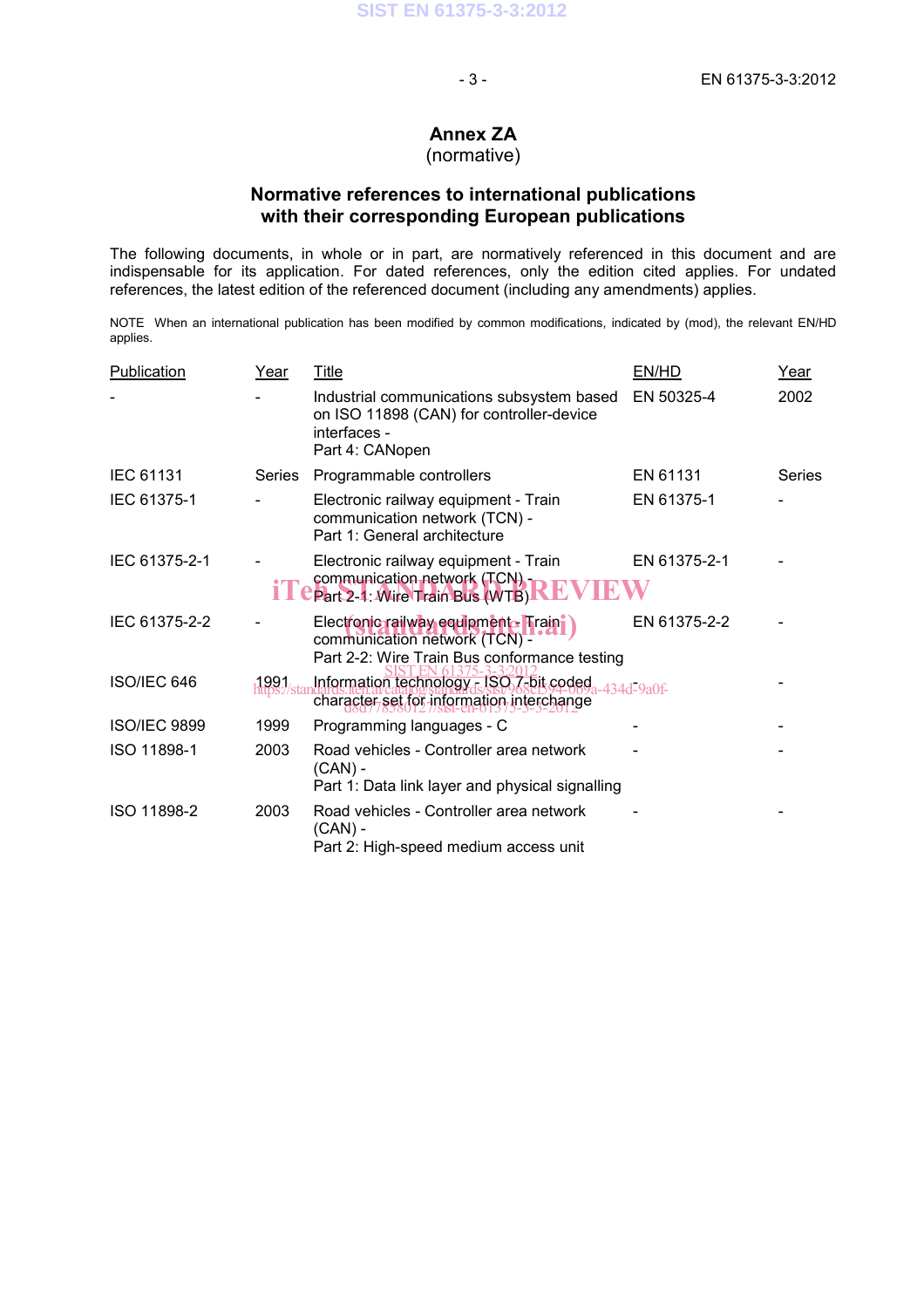#### **Annex ZZ**

#### (informative)

#### **Coverage of Essential Requirements of EU Directives**

This European Standard has been prepared under a mandate given to CENELEC by the European Commission and the European Free Trade Association and within its scope the standard covers all relevant essential requirements as given in Annex III of the EU Directive 2008/57/EC.

Compliance with this standard provides one means of conformity with the specified essential requirements of the Directive concerned.

WARNING: Other requirements and other EU Directives may be applicable to the products falling within the scope of this standard.

# iTeh STANDARD PREVIEW (standards.iteh.ai)

SIST EN 61375-3-3:2012 https://standards.iteh.ai/catalog/standards/sist/968cf594-0b9a-434d-9a0fd8d778580127/sist-en-61375-3-3-2012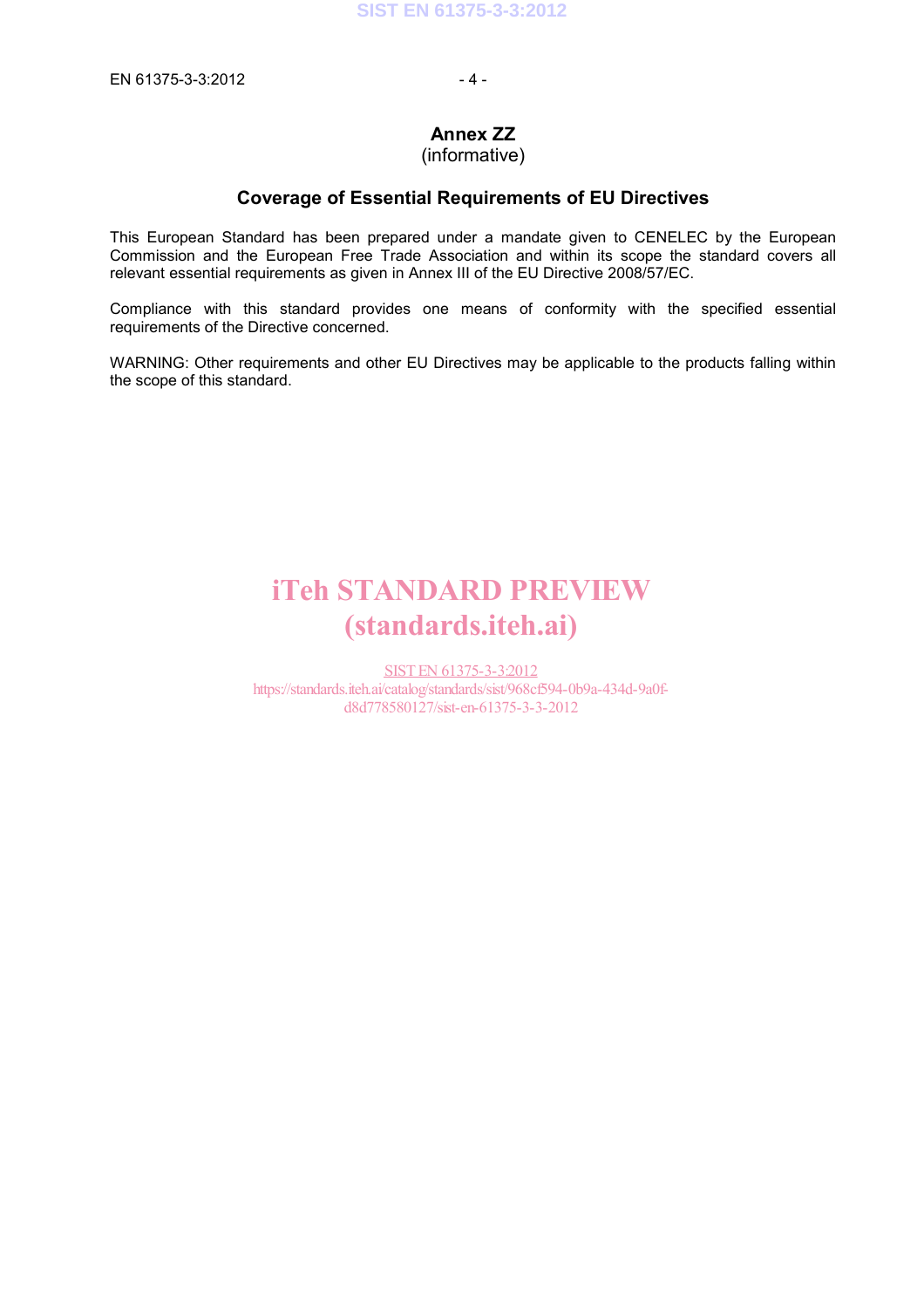



Edition 1.0 2012-06

# **INTERNATIONAL STANDARD**

# **NORME INTERNATIONALE**

Electronic railway equipment **4 Train communication network** (TCN) – Part 3-3: CANopen Consist Network (CGN); teh.ai)

**Matériel électronique ferroviaire – Réseau embarqué de train (TCN) –**  SIST EN 61375-3-3:2012 Partie 3-3: Réseau de rame CANopen (CCN) /968cf594-0b9a-434d-9a0fd8d778580127/sist-en-61375-3-3-2012

INTERNATIONAL **ELECTROTECHNICAL COMMISSION** 

**COMMISSION** ELECTROTECHNIQUE

INTERNATIONALE PRICE CODE PRIXE NEWSLET AND RESERVE TO A SAFEKEEPING ON A SAFEKEEPING ON A SAFEKEEPING ON A SAFEKEEPING ON A SAFEKEEPING ON A SAFEKEEPING ON A SAFEKEEPING ON A SAFEKEEPING ON A SAFEKEEPING ON A SAFEKEEPING PRICE CODE CODE PRIX

ICS 45.060

ISBN 978-2-88912-072-7

**Warning! Make sure that you obtained this publication from an authorized distributor. Attention! Veuillez vous assurer que vous avez obtenu cette publication via un distributeur agréé.**

® Registered trademark of the International Electrotechnical Commission Marque déposée de la Commission Electrotechnique Internationale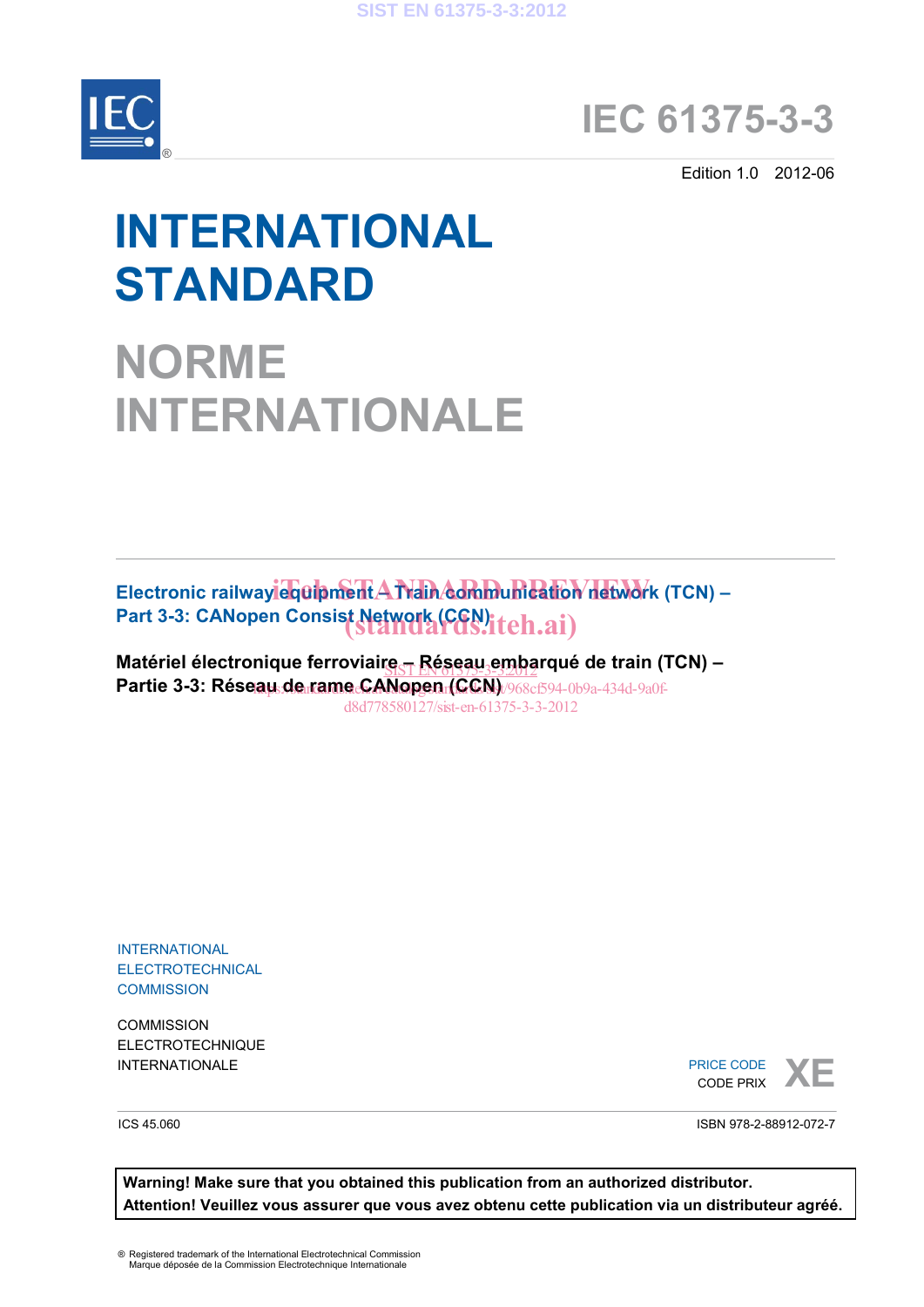### **CONTENTS**

| 1 |     |                                                                                                                          |  |  |
|---|-----|--------------------------------------------------------------------------------------------------------------------------|--|--|
| 2 |     |                                                                                                                          |  |  |
| 3 |     |                                                                                                                          |  |  |
|   | 3.1 |                                                                                                                          |  |  |
|   | 3.2 |                                                                                                                          |  |  |
|   | 3.3 |                                                                                                                          |  |  |
| 4 |     |                                                                                                                          |  |  |
|   | 4.1 |                                                                                                                          |  |  |
|   | 4.2 |                                                                                                                          |  |  |
|   | 4.3 |                                                                                                                          |  |  |
|   | 4.4 |                                                                                                                          |  |  |
|   | 4.5 |                                                                                                                          |  |  |
| 5 |     |                                                                                                                          |  |  |
|   | 5.1 |                                                                                                                          |  |  |
|   | 5.2 |                                                                                                                          |  |  |
|   | 5.3 |                                                                                                                          |  |  |
|   | 5.4 |                                                                                                                          |  |  |
|   | 5.5 |                                                                                                                          |  |  |
| 6 |     |                                                                                                                          |  |  |
|   | 6.1 | https://standards.iteh.ai/catalog/standards/sist/968cf594-0b9a-434d-9a0f-<br>Content d8d778580127/sist-en-61375-3-3-2012 |  |  |
|   | 6.2 |                                                                                                                          |  |  |
| 7 |     |                                                                                                                          |  |  |
|   | 7.1 |                                                                                                                          |  |  |
|   | 7.2 |                                                                                                                          |  |  |
|   | 7.3 |                                                                                                                          |  |  |
|   | 7.4 |                                                                                                                          |  |  |
|   | 7.5 |                                                                                                                          |  |  |
|   | 7.6 |                                                                                                                          |  |  |
|   |     | 7.6.1                                                                                                                    |  |  |
|   |     | 7.6.2                                                                                                                    |  |  |
|   |     | 7.6.3                                                                                                                    |  |  |
|   |     | 7.6.4                                                                                                                    |  |  |
|   |     | 7.6.5                                                                                                                    |  |  |
|   |     | 7.6.6                                                                                                                    |  |  |
|   |     | 7.6.7<br>7.6.8                                                                                                           |  |  |
|   |     | 7.6.9                                                                                                                    |  |  |
|   |     |                                                                                                                          |  |  |
| 8 |     |                                                                                                                          |  |  |
|   | 8.1 |                                                                                                                          |  |  |
|   | 8.2 |                                                                                                                          |  |  |
|   | 8.3 |                                                                                                                          |  |  |
|   |     | 8.3.1                                                                                                                    |  |  |
|   |     |                                                                                                                          |  |  |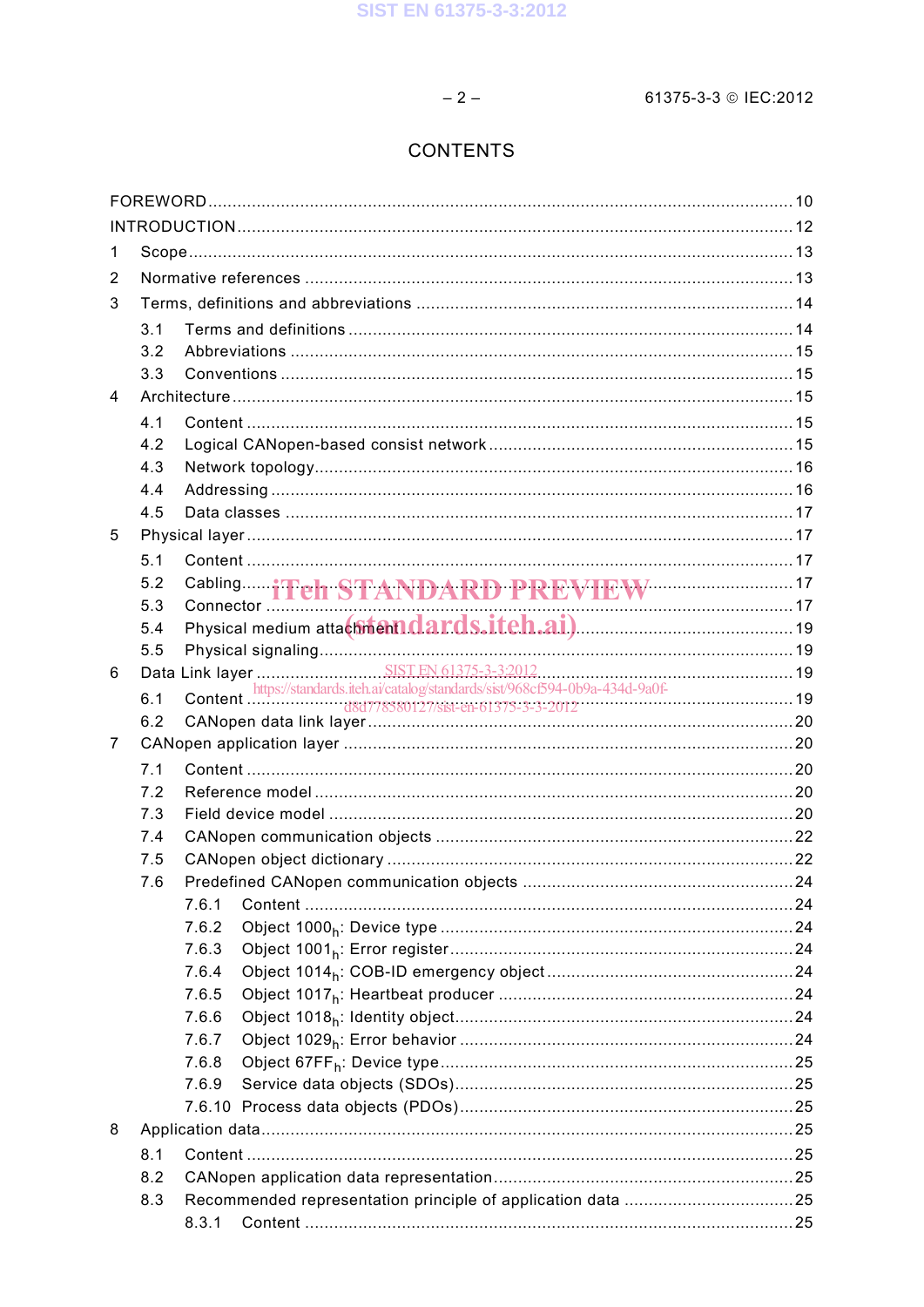|   |     | 8.3.2          |                                                                                 |  |
|---|-----|----------------|---------------------------------------------------------------------------------|--|
|   |     | 8.3.3          |                                                                                 |  |
|   |     | 8.3.4          |                                                                                 |  |
| 9 |     |                |                                                                                 |  |
|   | 9.1 |                |                                                                                 |  |
|   | 9.2 |                |                                                                                 |  |
|   | 9.3 |                |                                                                                 |  |
|   |     | 9.3.1          |                                                                                 |  |
|   |     | 9.3.2          |                                                                                 |  |
|   |     | 9.3.3          |                                                                                 |  |
|   | 9.4 |                |                                                                                 |  |
|   |     | 9.4.1          |                                                                                 |  |
|   |     | 9.4.2          |                                                                                 |  |
|   |     | 9.4.3          |                                                                                 |  |
|   | 9.5 |                |                                                                                 |  |
|   |     | 9.5.1          |                                                                                 |  |
|   |     | 9.5.2          |                                                                                 |  |
|   |     | 9.5.3          |                                                                                 |  |
|   |     | 9.5.4          |                                                                                 |  |
|   | 9.6 |                |                                                                                 |  |
|   |     |                |                                                                                 |  |
|   |     | 9.6.2          |                                                                                 |  |
|   |     | 9.6.3          |                                                                                 |  |
|   | 9.7 |                |                                                                                 |  |
|   | 9.8 |                | Object dictionary cantries aicatalog/standards/sist/968cf594-0b9a-434d-9a0f- 47 |  |
|   |     | 9.8.1          |                                                                                 |  |
|   |     | 9.8.2          |                                                                                 |  |
|   |     | 9.8.3<br>9.8.4 |                                                                                 |  |
|   |     | 9.8.5          |                                                                                 |  |
|   |     |                |                                                                                 |  |
|   |     | 9.8.6          |                                                                                 |  |
|   |     | 9.8.7<br>9.8.8 |                                                                                 |  |
|   |     | 9.8.9          |                                                                                 |  |
|   |     |                |                                                                                 |  |
|   |     |                |                                                                                 |  |
|   |     |                |                                                                                 |  |
|   |     |                |                                                                                 |  |
|   |     |                |                                                                                 |  |
|   |     |                |                                                                                 |  |
|   |     |                |                                                                                 |  |
|   |     |                |                                                                                 |  |
|   |     |                |                                                                                 |  |
|   |     |                |                                                                                 |  |
|   |     |                |                                                                                 |  |
|   |     |                |                                                                                 |  |
|   |     |                |                                                                                 |  |
|   |     |                |                                                                                 |  |
|   |     |                |                                                                                 |  |
|   |     |                |                                                                                 |  |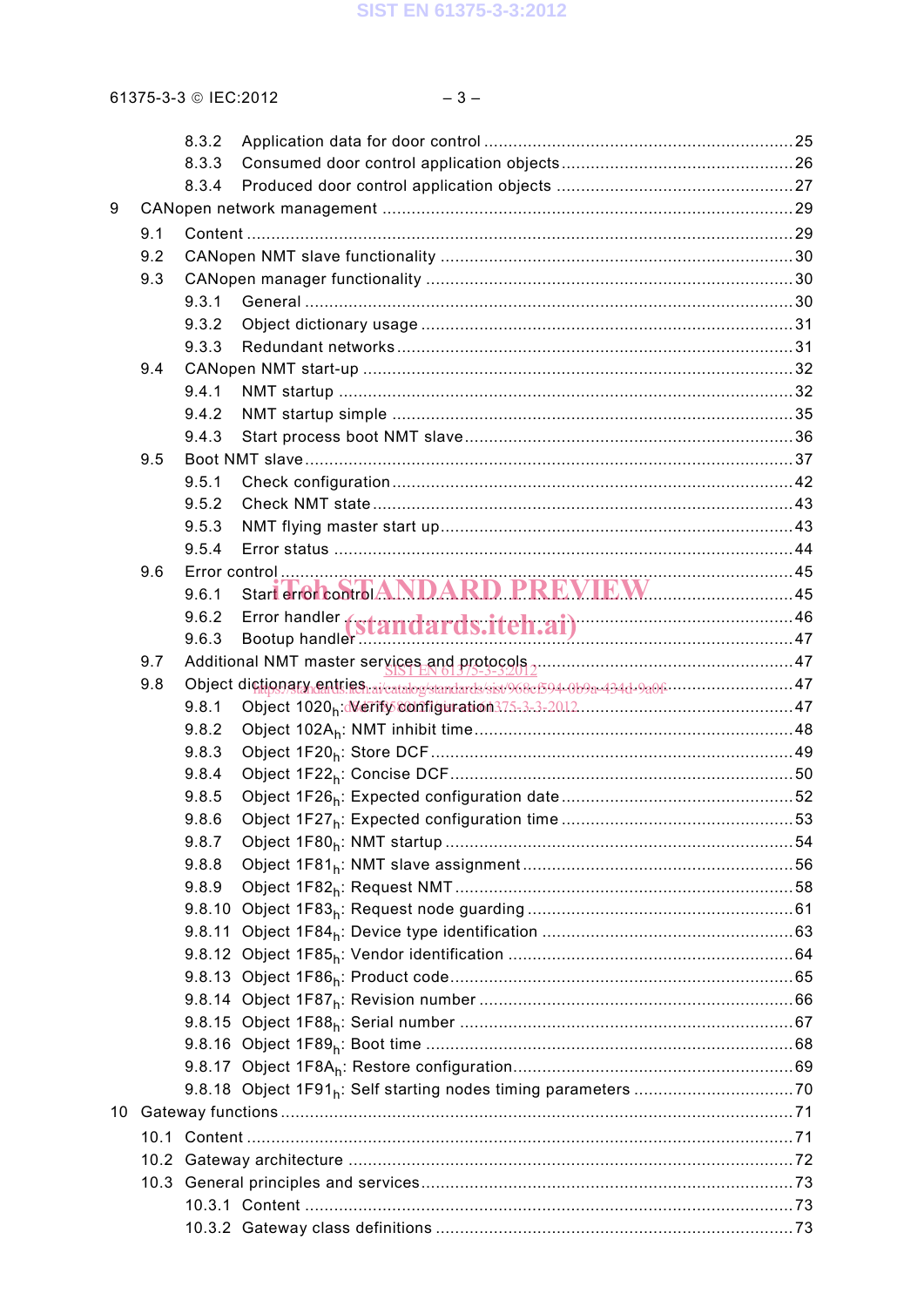|  |      | 11.5.3 Management message structure for CANopen consist networks 99           |  |
|--|------|-------------------------------------------------------------------------------|--|
|  |      |                                                                               |  |
|  |      |                                                                               |  |
|  |      |                                                                               |  |
|  |      | 11.5.7 Notation for the TNMSCANopen-services-command codes  100               |  |
|  | 11.6 |                                                                               |  |
|  |      |                                                                               |  |
|  |      | 11.6.2 Call_Write_CANopen_Command (with reservation)  101                     |  |
|  |      | 11.6.3 Reply_Write_CANopen_Command (with reservation)  102                    |  |
|  |      | 11.6.4 Call_Read_CANopen_Command (without reservation)  102                   |  |
|  |      | 11.6.5 Reply Read CANopen Command (without reservation) 103                   |  |
|  |      |                                                                               |  |
|  |      |                                                                               |  |
|  |      |                                                                               |  |
|  |      | 12.3 Requirements for message data communication within CANopen networks  105 |  |
|  |      |                                                                               |  |
|  |      |                                                                               |  |
|  |      |                                                                               |  |
|  |      |                                                                               |  |
|  |      |                                                                               |  |
|  |      |                                                                               |  |
|  |      |                                                                               |  |
|  |      |                                                                               |  |
|  |      |                                                                               |  |
|  |      |                                                                               |  |
|  |      |                                                                               |  |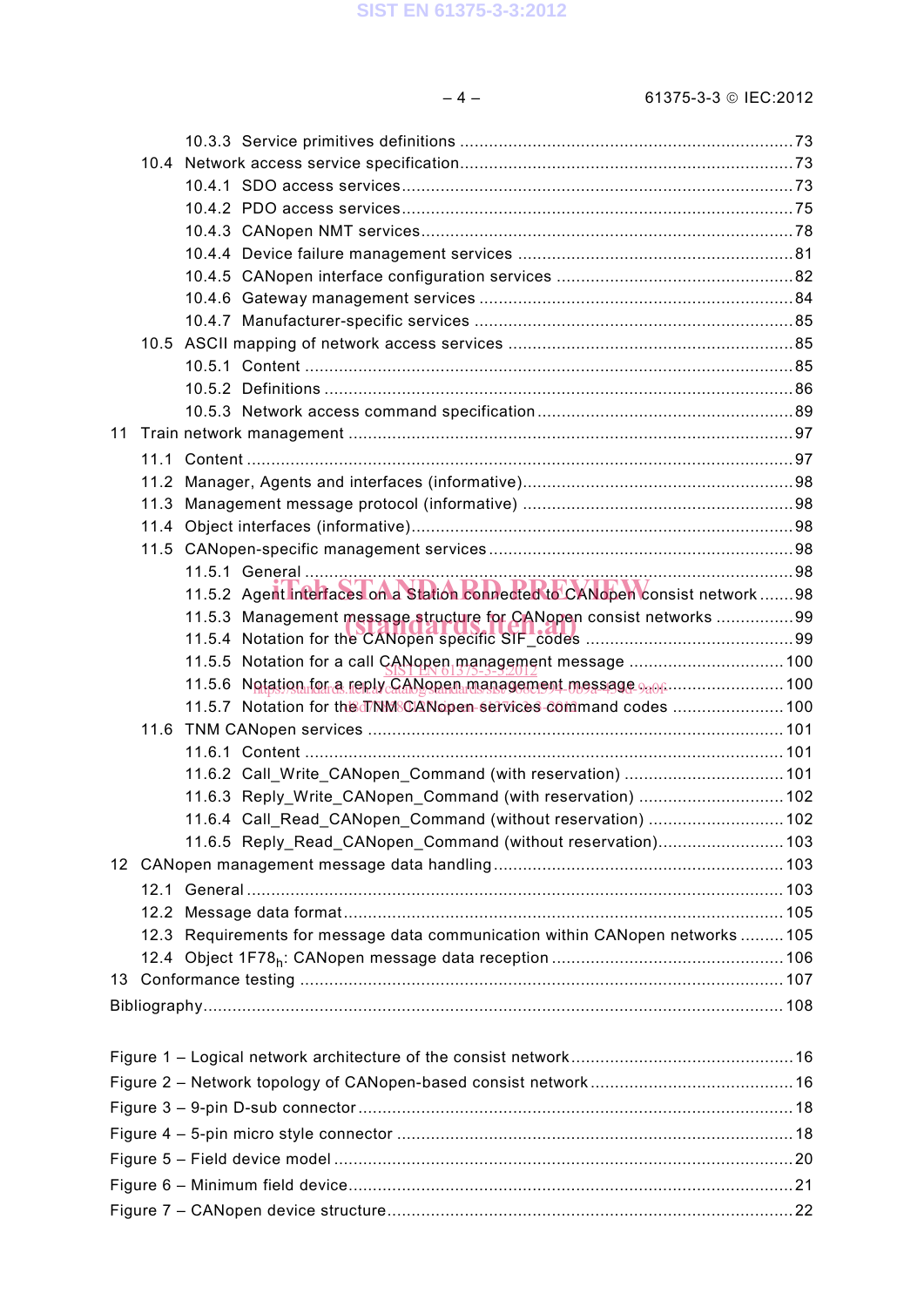| Figure 31 - Agent interface on a CANopen (gateway) station for message data99 |  |
|-------------------------------------------------------------------------------|--|
|                                                                               |  |
|                                                                               |  |
|                                                                               |  |
|                                                                               |  |
| Figure 36 - CANopen device capable to handle TNM management messages 104      |  |
|                                                                               |  |
|                                                                               |  |
|                                                                               |  |
|                                                                               |  |
|                                                                               |  |
|                                                                               |  |
|                                                                               |  |
|                                                                               |  |
|                                                                               |  |
|                                                                               |  |
|                                                                               |  |
|                                                                               |  |
|                                                                               |  |
|                                                                               |  |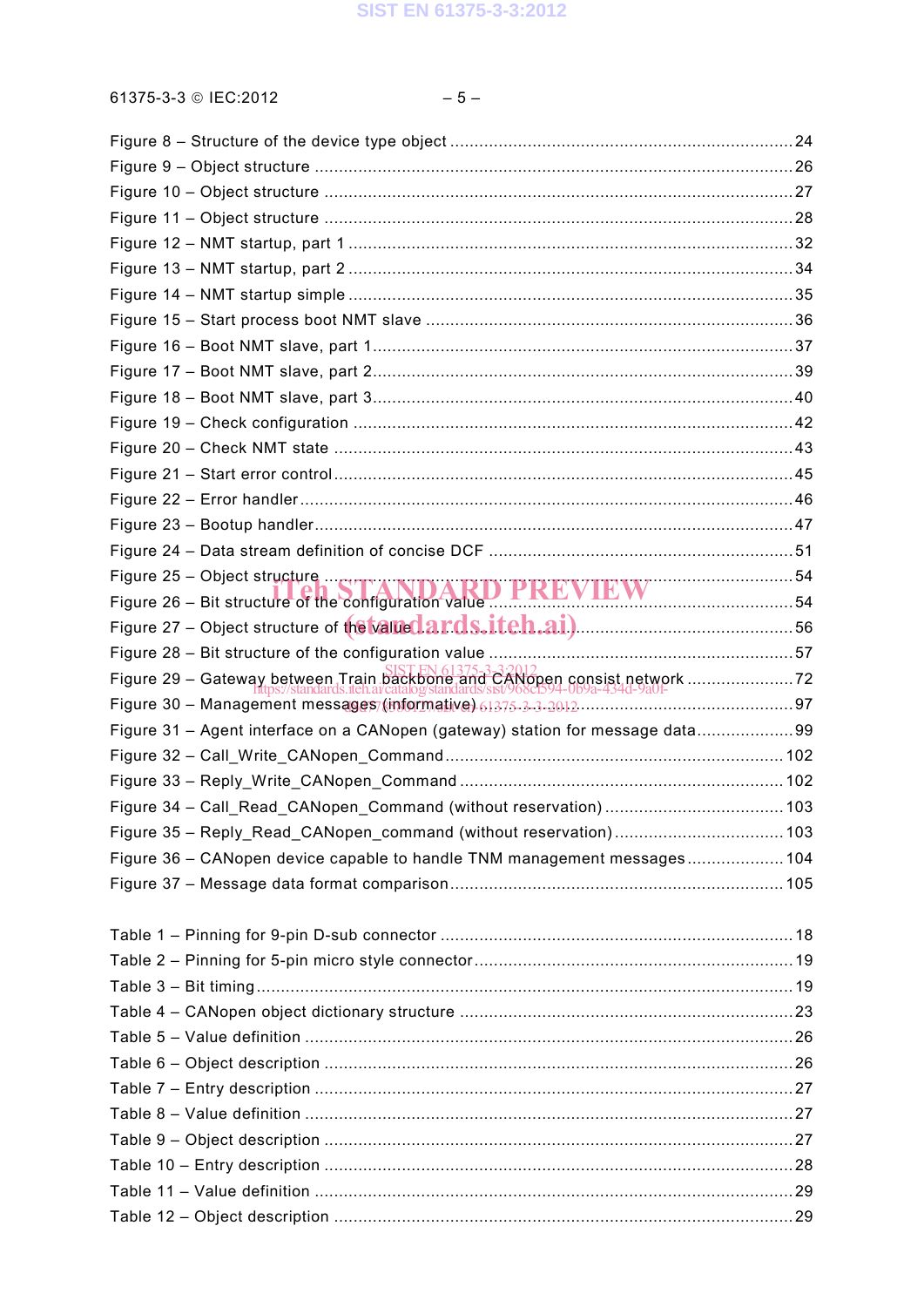### $-6 -$  61375-3-3 © IEC:2012

| Table 30 - Value Start node (bit; 3)<br>Table 31 - Reset all nodes (bit: 4)<br>ANDARD PREVIEW                                                                                                                                           |  |
|-----------------------------------------------------------------------------------------------------------------------------------------------------------------------------------------------------------------------------------------|--|
|                                                                                                                                                                                                                                         |  |
|                                                                                                                                                                                                                                         |  |
|                                                                                                                                                                                                                                         |  |
|                                                                                                                                                                                                                                         |  |
| Table 33 – Stop all nodes (bit: 6) $\frac{\text{SIST EN } 61375-3-32012}{\text{SIST EN } 61375-3-32012}$<br>Table 34 – Exceptions for NMT start-up capable devices<br>Table 35 – Object description dxd778580127/sist-en-61375-3-3-2012 |  |
|                                                                                                                                                                                                                                         |  |
|                                                                                                                                                                                                                                         |  |
|                                                                                                                                                                                                                                         |  |
|                                                                                                                                                                                                                                         |  |
|                                                                                                                                                                                                                                         |  |
|                                                                                                                                                                                                                                         |  |
|                                                                                                                                                                                                                                         |  |
|                                                                                                                                                                                                                                         |  |
|                                                                                                                                                                                                                                         |  |
|                                                                                                                                                                                                                                         |  |
|                                                                                                                                                                                                                                         |  |
|                                                                                                                                                                                                                                         |  |
|                                                                                                                                                                                                                                         |  |
|                                                                                                                                                                                                                                         |  |
|                                                                                                                                                                                                                                         |  |
|                                                                                                                                                                                                                                         |  |
|                                                                                                                                                                                                                                         |  |
|                                                                                                                                                                                                                                         |  |
|                                                                                                                                                                                                                                         |  |
|                                                                                                                                                                                                                                         |  |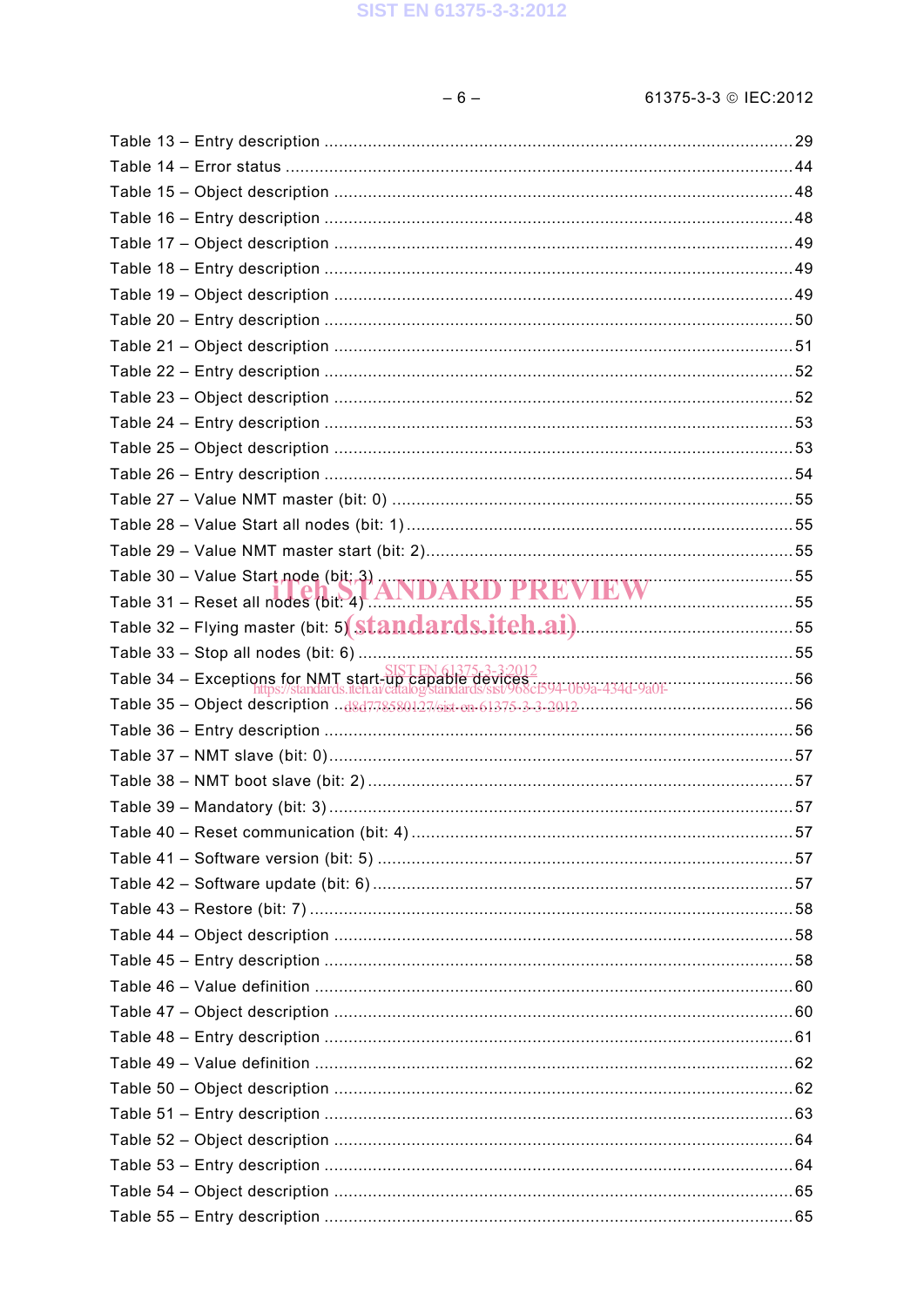#### $61375-3-3$  © IEC:2012  $-7-$

| Table 77 – Stop node service parameters<br>Table 77 – Stop node service parameters<br>https://standards.iteh.a/catalog/standards/sist/968cf594-069a-434d-9a0f |  |
|---------------------------------------------------------------------------------------------------------------------------------------------------------------|--|
|                                                                                                                                                               |  |
|                                                                                                                                                               |  |
|                                                                                                                                                               |  |
|                                                                                                                                                               |  |
|                                                                                                                                                               |  |
|                                                                                                                                                               |  |
|                                                                                                                                                               |  |
|                                                                                                                                                               |  |
|                                                                                                                                                               |  |
|                                                                                                                                                               |  |
|                                                                                                                                                               |  |
|                                                                                                                                                               |  |
|                                                                                                                                                               |  |
|                                                                                                                                                               |  |
|                                                                                                                                                               |  |
|                                                                                                                                                               |  |
|                                                                                                                                                               |  |
|                                                                                                                                                               |  |
|                                                                                                                                                               |  |
|                                                                                                                                                               |  |
|                                                                                                                                                               |  |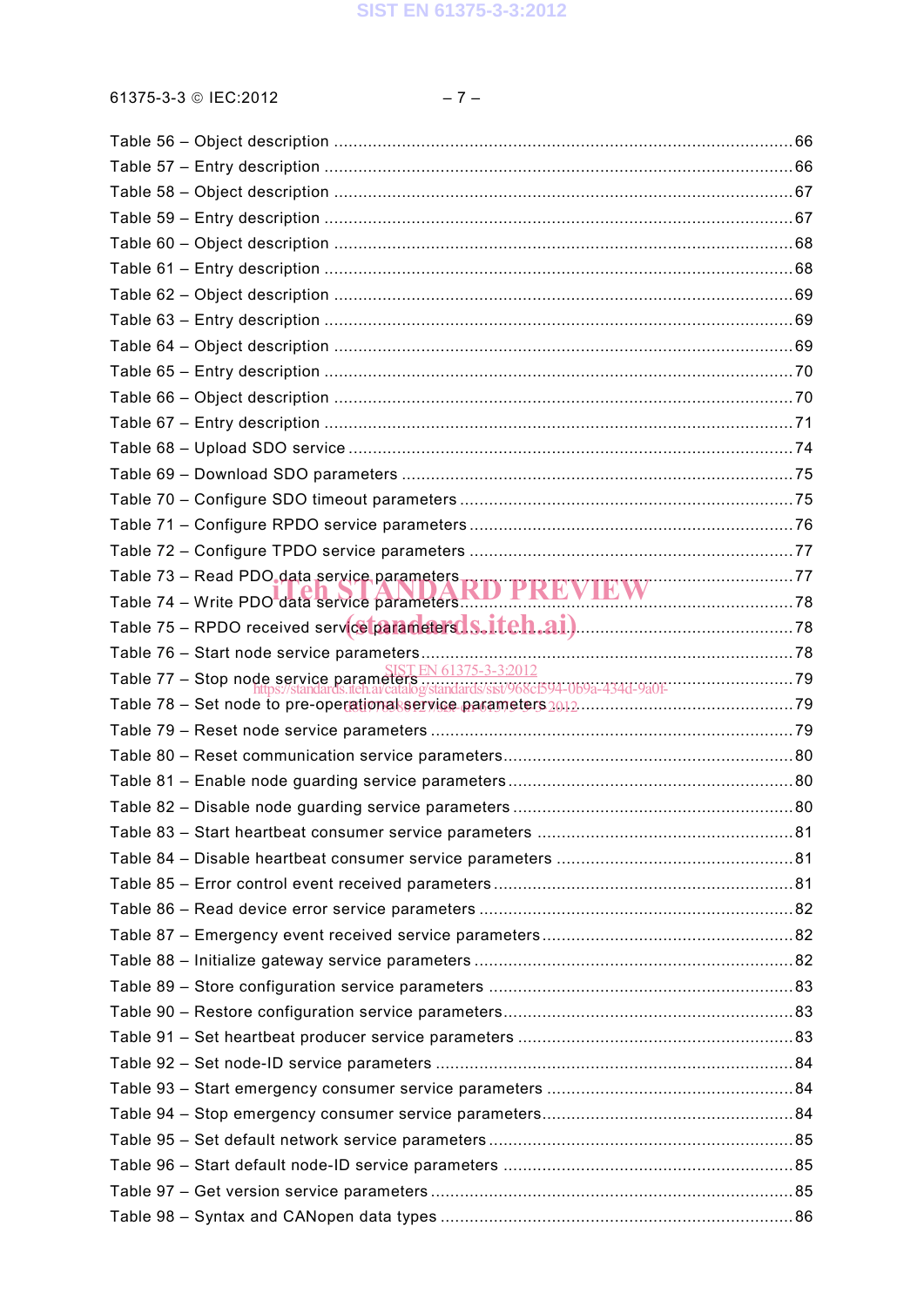| SIST EN 61375-3-3:2012<br>Table 120 – Syntax reset node command<br>https://standards.iteh.ai/catalog/standards/sist/968cf594-069a-434d-9a0f- |  |
|----------------------------------------------------------------------------------------------------------------------------------------------|--|
|                                                                                                                                              |  |
|                                                                                                                                              |  |
|                                                                                                                                              |  |
|                                                                                                                                              |  |
|                                                                                                                                              |  |
|                                                                                                                                              |  |
|                                                                                                                                              |  |
|                                                                                                                                              |  |
|                                                                                                                                              |  |
|                                                                                                                                              |  |
|                                                                                                                                              |  |
|                                                                                                                                              |  |
|                                                                                                                                              |  |
|                                                                                                                                              |  |
|                                                                                                                                              |  |
|                                                                                                                                              |  |
|                                                                                                                                              |  |
|                                                                                                                                              |  |
|                                                                                                                                              |  |
|                                                                                                                                              |  |
|                                                                                                                                              |  |